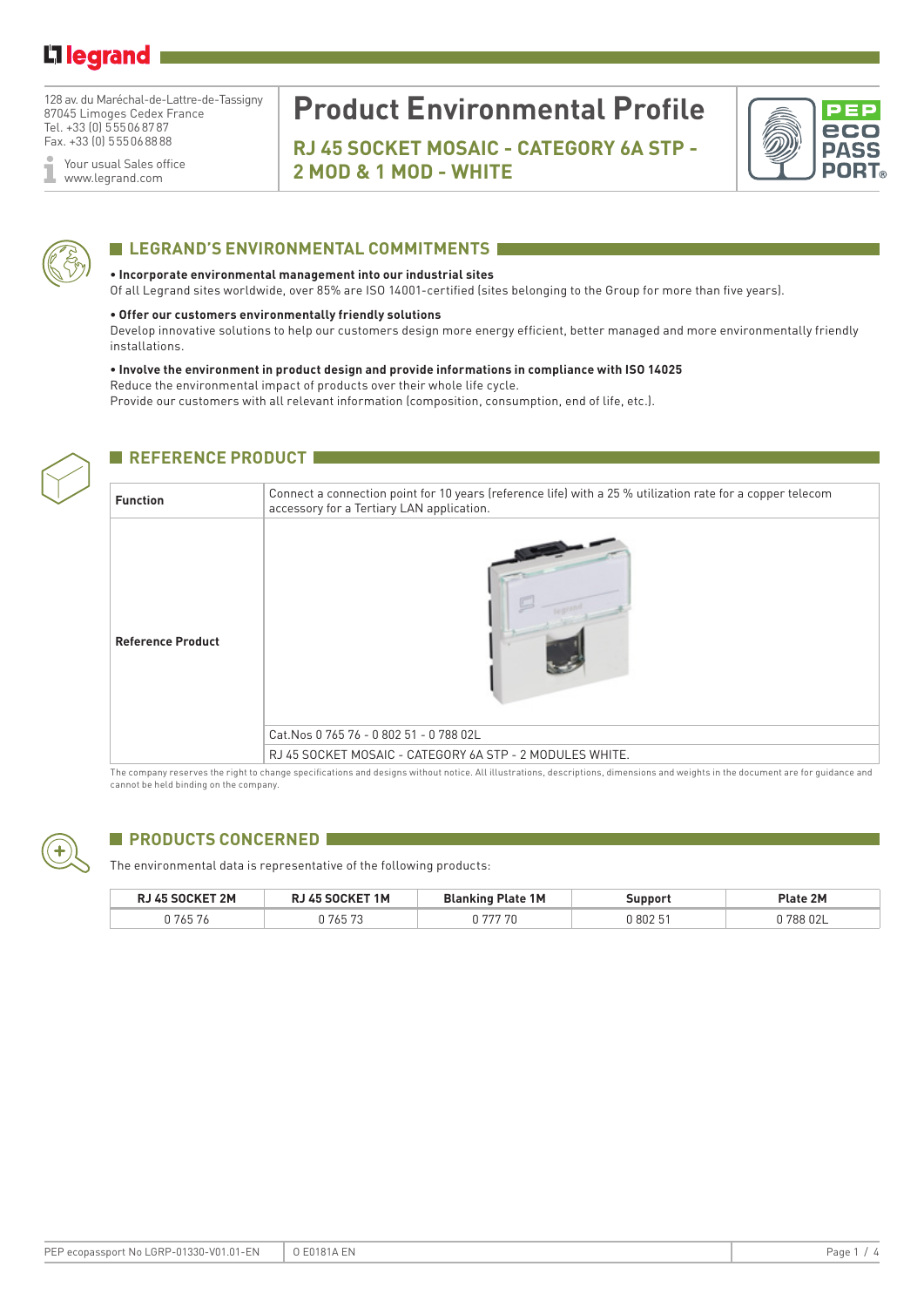128 av. du Maréchal-de-Lattre-de-Tassigny 87045 Limoges Cedex France Tel. +33 (0) 555068787 Fax. +33 (0) 555068888

Your usual Sales office I www.legrand.com

# **Product Environmental Profile**

**RJ 45 SOCKET MOSAIC - CATEGORY 6A STP - 2 MOD & 1 MOD - WHITE** 





## **CONSTITUENT MATERIALS**

This Reference Product contains no substances prohibited by the regulations applicable at the time of its introduction to the market. It respects the restrictions on use of hazardous substances as defined in the RoHS directive 2011/65/EU amended by delegated directive (EU) 2015/863, and its amendment 2017/2102/EU.

| <b>Total weight of</b><br><b>Reference Product</b> | 138 g (all packaging included) |                       |         |                      |       |  |  |
|----------------------------------------------------|--------------------------------|-----------------------|---------|----------------------|-------|--|--|
| Plastics as % of weight                            |                                | Metals as % of weight |         | Other as % of weight |       |  |  |
| <b>PC</b>                                          | 12.4 %                         | Zamak                 | 18.6 %  | Electronic card      | 0.6%  |  |  |
| ABS                                                | $6.2\%$ Steel                  |                       | 13.3%   |                      |       |  |  |
| PA                                                 | 5.0%                           | Copper alloys         | 0.7%    |                      |       |  |  |
| PET                                                | 2.0%                           | Other metal           | < 0.1 % |                      |       |  |  |
| PBT                                                | 1.0%                           |                       |         |                      |       |  |  |
| <b>PE</b>                                          | 0.4%                           |                       |         |                      |       |  |  |
| Various plastics                                   | < 0.1 %                        |                       |         |                      |       |  |  |
| Packaging as % of weight                           |                                |                       |         |                      |       |  |  |
| <b>PP</b>                                          | 0.4%                           |                       |         | Wood                 | 25.3% |  |  |
| <b>PE</b>                                          | 0.2%                           |                       |         | Paper                | 13.9% |  |  |
| <b>Total plastics</b>                              | 27.6 %                         | <b>Total metals</b>   | 32.6 %  | <b>Total others</b>  | 39.8% |  |  |

Estimated recycled material content: 16 % by mass.



### **MANUFACTURE**

This Reference Product comes from sites that have received ISO14001 certification.



### **N** DISTRIBUTION

Products are distributed from logistics centres located with a view to optimize transport efficiency. The Reference Product is therefore transported over an average distance of 780 km by road from our warehouse to the local point of distribution into the market Europe. Packaging is compliant with applicable regulation. At their end of life, its recyclability rate is 95 % (in % of packaging weight).



### **N** INSTALLATION

For the installation of the product, only standard tools are needed.



### **N** USE **I**

Under normal conditions of use, this product requires no servicing, no maintenance or additional products.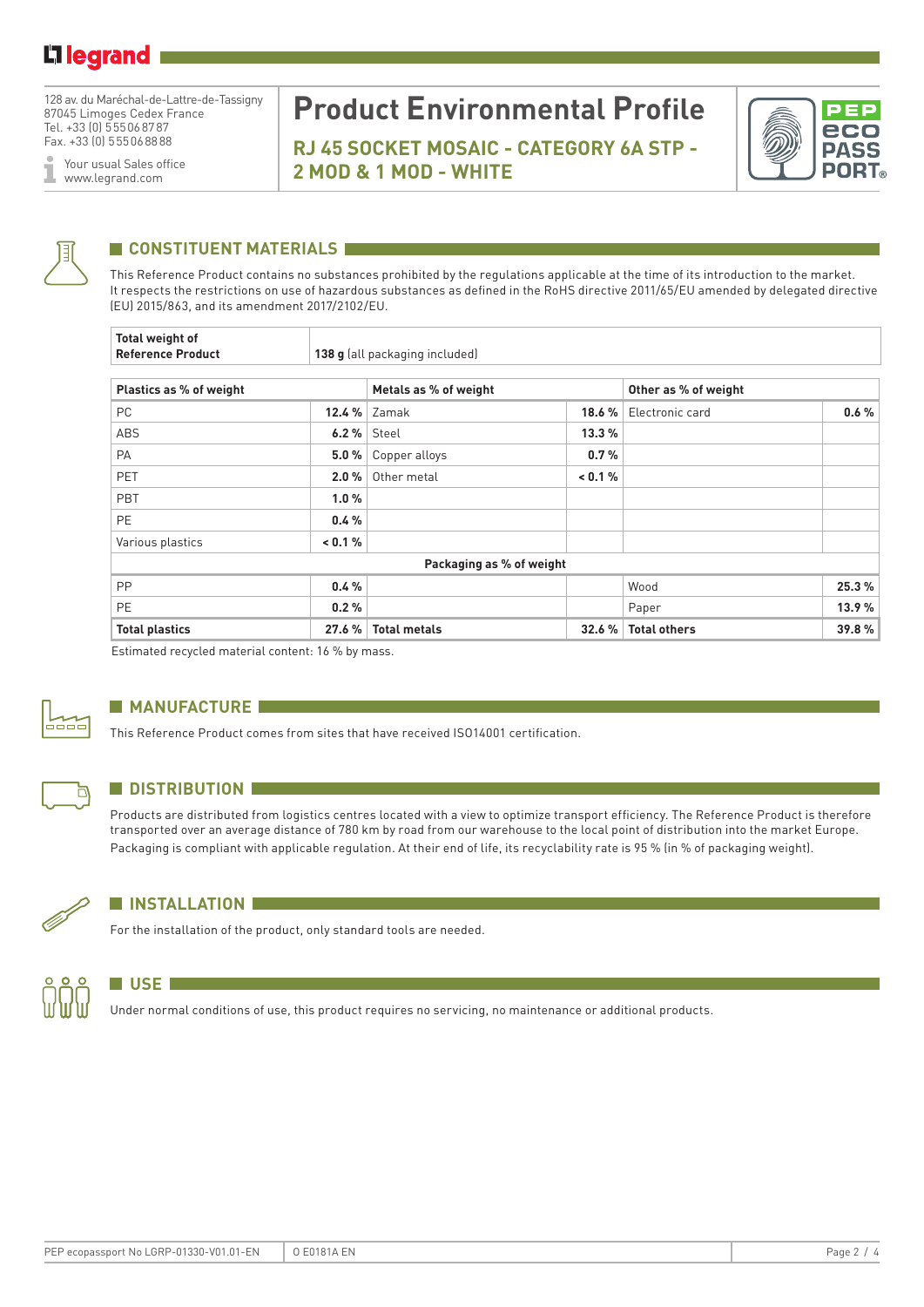## Li legrand

128 av. du Maréchal-de-Lattre-de-Tassigny 87045 Limoges Cedex France Tel. +33 (0) 555068787 Fax. +33 (0) 555068888

Your usual Sales office I www.legrand.com

## **Product Environmental Profile**

**RJ 45 SOCKET MOSAIC - CATEGORY 6A STP - 2 MOD & 1 MOD - WHITE** 





## **END OF LIFE**

The product end of life factors are taken into account during the design phase. Dismantling and sorting of components or materials is made as easy as possible with a view to recycling or failing that, another form of reuse. This product falls within the scope of the WEEE directive (2012/19/EU). Therefore it must be processed through local WEEE recycling/recovery channels.

#### **• Extended producer responsability:**

The sale of this product is subject to a contribution to eco-organisations in each country responsible for managing end of life products in the field of application of the European Waste Electronic and Electrical Equipment Directive.

#### **• Recyclability rate:**

Calculated using the method described in technical report IEC/TR 62635, the recyclability rate of the product is estimated at 97 %. This value is based on data collected from a technological channel operating on an industrial basis. It does not pre-validate the effective use of this channel for the end of life of this product.

Separated into:

| - plastic materials (excluding packaging) | $: 26 \%$   |
|-------------------------------------------|-------------|
| - metal materials (excluding packaging)   | $: 33 \%$   |
| - other materials (excluding packaging)   | $\cdot$ 0 % |
| - packaging (all types of materials)      | :38%        |

### **ENVIRONMENTAL IMPACTS**

The evaluation of environmental impacts examines the stages of the Reference Product life cycle: manufacturing, distribution, installation, use and end of life. It is representative from products marketed and used in Europe,in compliance with the local current standards.

For each phase, the following modelling elements were taken in account:

| Manufacture                   | Materials and components of the product, all transport for the manufacturing, the packaging and the waste generated<br>by the manufacturing.                                                                                                                                                                                |
|-------------------------------|-----------------------------------------------------------------------------------------------------------------------------------------------------------------------------------------------------------------------------------------------------------------------------------------------------------------------------|
| <b>Distribution</b>           | Transport between the last Group distribution centre and an average delivery point in the sales area.                                                                                                                                                                                                                       |
| <b>Installation</b>           | The end of life of the packaging.                                                                                                                                                                                                                                                                                           |
| <b>Use</b>                    | · Product category: Socket RJ45 - PSR-0005-ed2-EN-2016 03 29 - 3.8.1.2. Copper Telecom accessories.<br>• Use scenario: LAN tertiary, non continuous operation for 10 years, cat 6 for 25 % of the time. This time modeling is<br>not requirement of minimum durability.<br>• Energy model: Electricity Mix; Europe 27-2008. |
| End of life                   | The default end of life scenario maximizing the environmental impacts.                                                                                                                                                                                                                                                      |
| Software and<br>database used | EIME & database CODDE-2018-11                                                                                                                                                                                                                                                                                               |